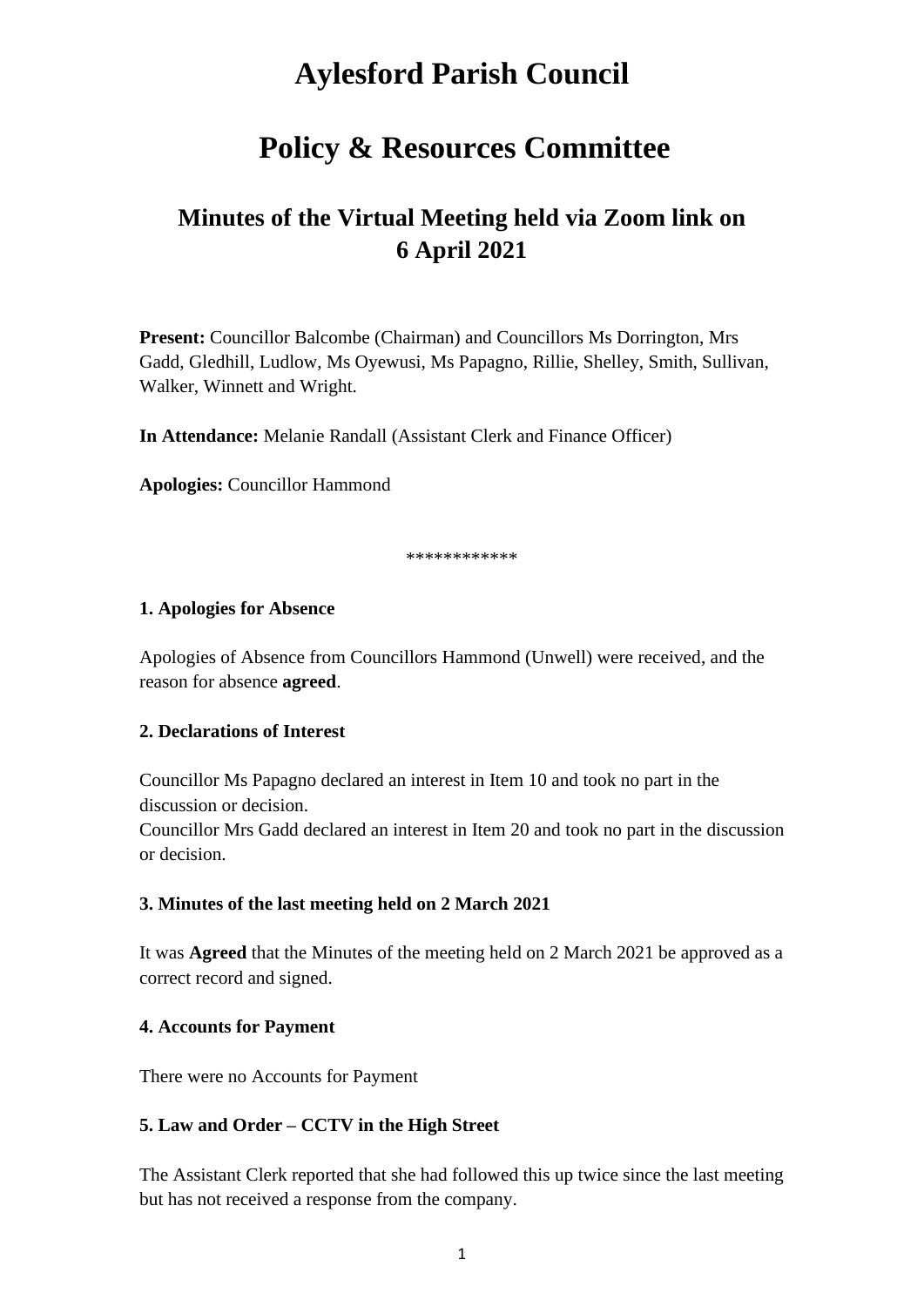## **6. KALC**

The Report from Councillor Shelley for the meeting on 25 March was received by Members.

### **7. TMBC/Parish Partnership Panel Meeting**

There had been no meeting of the TMBC/Parish Partnership Panel since the last meeting of this Committee.

#### **8. Council Vacancies**

It was Noted that the current Vacancies are 1 – Aylesford South

#### **9. Public Convenience Review**

The Chairman confirmed that the public toilets in the High Street had now been closed by TMBC. A late request from the Head Teacher at the St Peters Church of England School had been received seeking possible use of the building for themselves as an outside teaching room/area for the children. A site meeting promptly took place between the Parish Council and TMBC to discuss the initial idea. Discussions are taking place between the School, TMBC and the Parish Council to see if this is an alternative option to demolishing the building. Members Agreed that although the current situation is that the building be demolished in line with the terms of the Lease, this option could be considered by the Parish Council. TMBC are in the process of costing the works for both demolition and alteration on the building and will report back to the Council in due course. TMBC have indicated that the alterations would be funded by themselves up to the cost of what the demolition would be and if there was a gap the School would fund it.

### **10. Micro Grant Request from Aylesford Pre-School**

The Assistant Clerk reported that the Council had received a request for a donation towards the cost of the purchase of items for the children's allotment on Forstal Road. The Chairman asked if it was legal to give a donation of Section 137 monies to a business, as although it is a pre-school it is still in effect a business. **Action:** The Assistant Clerk will confirm what the Legal situation is on this and subject to the donation being legal Members **Agreed** £100.

### **11. Micro Grant Request – Items for Planters in Blue Bell Hill Village**

The Assistant Clerk reminded members that last year the villagers took over the planting of the Parish Councils Planters in Blue Bell Hill. She reported that a request had been received for a small donation of £55.90 to go towards the cost of wood stain, weed control fabric liners, compost and chicken manure pellets. It was **Agreed** that Councillors Smith and Sullivan fund this request through their Micro Grants.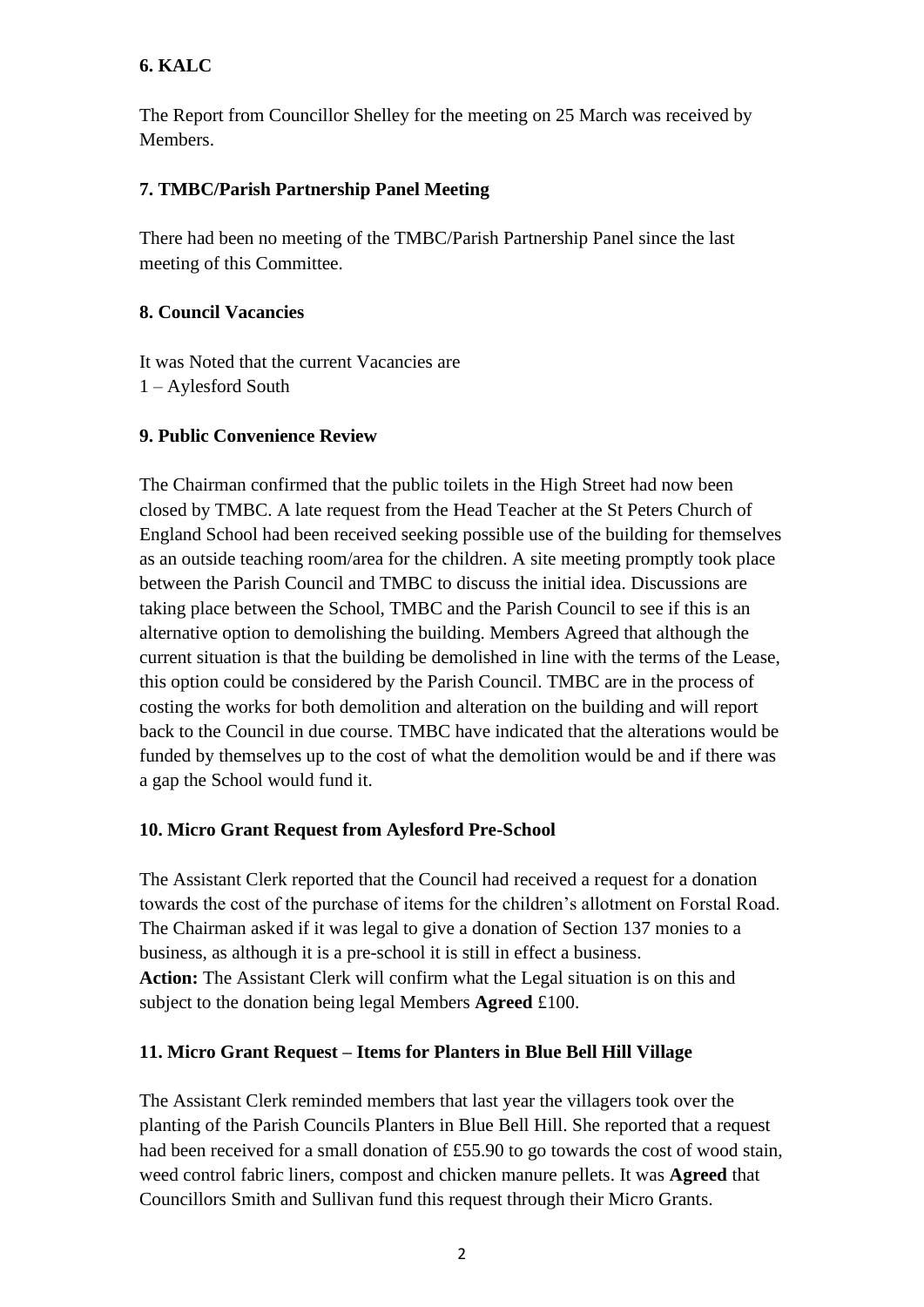## **12. Grant Request – The Big Lunch, Old Bridge Gardens**

The Assistant Clerk reported that a request had been received for a financial contribution for the above event that Members had agreed to at the recent Environmental Services Committee Meeting on 23 March. The last donation the Parish Council made was for £400. It was **Agreed** to increase this to £500 for this year. Payment of the donation will be made after the event and is subject to the Parish Council receiving appropriate invoices.

## **13. TMBC – Y2Crew Summer Activity Programme**

The Assistant Clerk reported that a request had been received for a contribution towards the Y2Crew Activity Programme, which is for vulnerable children and young people aged 7 – 18 in Tonbridge & Malling. The decision was **Deferred** as members would like to know how many children within Aylesford Parish attend these activities. **Action:** The Assistant Clerk will ask TMBC for the numbers and will report back to this Committee once she has the information from TMBC.

### **14. Aylesford Village Community Centre – Annual Grant**

The Assistant Clerk reported that a late request had been received from the Community Centre requesting to carry over their unused grant allocation from 2020/21 to 2021/22 for the installation of new front doors to the centre and the remaining balance towards the cost of all Covid related items they needed to purchase. They currently have a balance of £4,000 as they did not claim any throughout 2020/21, therefore they would like to carry over £2,000. This means their available balance will be £6,000 once the annual £2,000 is allocated. It was **Agreed** that £2,000 be carried over, £4,628.55 is to be used for the new front doors and the remaining £1,371.45 is to be paid towards the cost of the Covid related items they had to purchase on receipt of invoices and/or receipts.

### **15. Tunbury Recreation Ground – Vandalism to Skier**

The Assistant Clerk reported that ten different options for a replacement item had been received and had been circulated to members with the Committee Agenda for this meeting. It was agreed that a machine that has fewer moving parts or none would be the best solution as this should be less prone to vandalism. It was **Agreed** that the Exercise Bars from Caloo be purchased at £1,350.50 including installation.

### **16. Forstal Road Recreation Ground Play Area – Resurfacing**

The Chairman reported that 4 of 7 quotes had been received all based on the same specification that was provided by Wicksteed. M&M Developers LLP were one of the preferred Contractors but as the Parish Council has not had any work carried out by this company, members would like to see some references from those who have used them.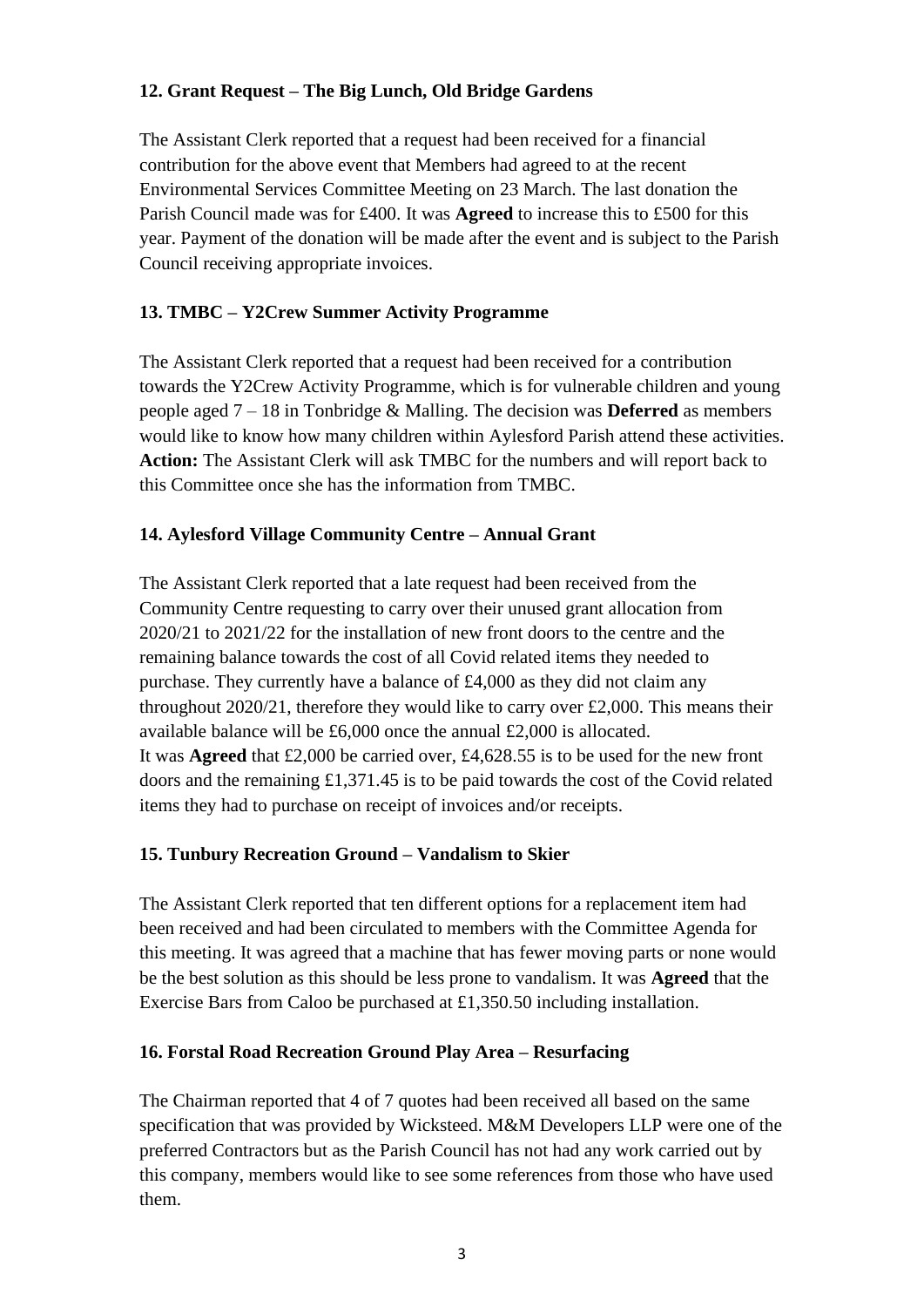**Action**: The Assistant Clerk will make contact with the company and ask for details of those they have worked for and obtain some references then report back to members.

#### **17. Noticeboard – Old Bridge Gardens**

The Assistant Clerk reported that a complaint had been received from a resident regarding the location of the new noticeboard in Old Bridge Gardens. The resident states that the sun is reflecting from the noticeboard into the property. The Assistant Clerk informed members that the resident had been told that the Council will monitor the situation for 3-6 months then review it. She also told members of a positive email received regarding the location of the noticeboard and that it blends in really well with the surrounding Ivy. It was **Agreed** to continue to monitor the situation for a period of  $3 - 6$  months.

### **18. Gladman's Section 106 Sporting Facilities Wish List**

The Parish Council was asked by TMBC to produce a 'wish list' of things they would like out of the Section 106 monies. A Report was circulated with the Committee Agenda. It was **Agreed** to submit the document to TMBC.

### **19. Tree Lights – Blue Bell Hill**

The Assistant Clerk reported that TMBC are replacing the bus shelter on Maidstone Road near the junction with Keefe Close and the Council has been asked to remove the tree lights to enable the branches to be cut back so there is clear access. A quote for £328.00 was obtained from the Council's Contractor; Gala Lights to remove the lights from the tree directly behind the bus shelter. It has previously been recommended by Gala Lights that some of the lights in the other trees should be replaced with Low Voltage LED lights, therefore the Assistant Clerk felt that it may be appropriate and more cost effective to remove them all at the same time while the Contractor is on site with the cherry picker. The cost to remove them all is £984.00. It was **Agreed** to remove them all and review the situation later in the year during the Parish Christmas Lights Review.

### **20. Repairs to Height Barrier and Ferryfield Sign in Ferryfield**

The Chairman reported that the Height Barrier appears to have been hit recently which has bent the legs. A quote has been obtained for the repairs from S & G Process Engineering Ltd for £450.00. The works will be carried out in situ. It was **Agreed** to proceed with this work.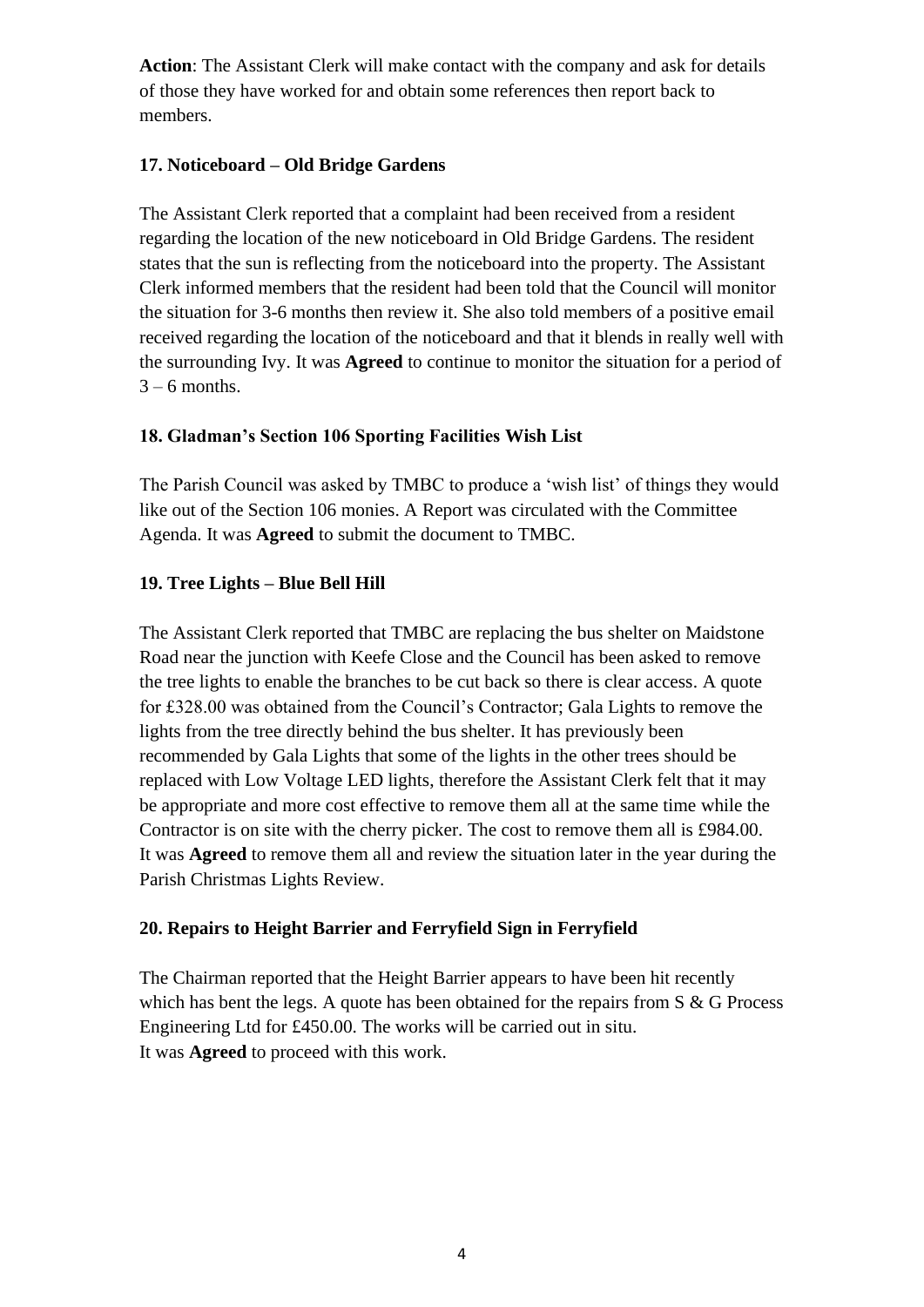#### **Ferryfield Sign**

The overhead Ferryfield sign was recently identified as needing some TLC therefore a quote was obtained from S & G Process Engineering Ltd for £580.00 to remove the sign, take to their workshop, rub down the paint work, repair all damaged areas, renew post tops, re-paint and return to site fixing back in place. It was **Agreed** to proceed with this work.

## **21. Meeting Calendar – May 2021 to May 2022**

The proposed calendar was circulated to members with the Agenda. The Assistant Clerk requested to move the Annual Meetings from 11 May 2021 to 18 May 2021, as TMBC have their Annual Meeting on the 11 May. The Assistant Clerk also reminded members that the legislation to allow Councils to hold meetings remotely will end on 6 May 2021 and the advice from KALC is that although they and other bodies are lobbying Government to extend the legislation, they advise Council's to prepare for face-to-face meetings to restart. It was **Agreed** to move the Annual Meetings to 18 May 2021.

**Action:** The Assistant Clerk will look for a hall that is big enough to accommodate the Parish's meetings as its own meeting room is not of a sufficient size to enable social distancing.

### **22. Staffing Matters**

The following Staffing Committee Minutes were **Agreed** 11 December 2020, 17 February 2021 and 9 March 2021

### **23. Any Other Business/Correspondence**

### **Thank You Letters**

The Assistant Clerk reported that the Council had received a Thank You letter from the Head Teacher at St Peter's Church of England School with three additional letters from the children thanking the Council for the donation of £200 towards the cost of items for their allotment.

### **KALC Annual Membership**

The Assistant Clerk reported that she had received the annual renewal for the subscription to KALC Services. The cost for 2021/22 is £1,620.00. The Annual Renewal was **Agreed**.

### **KALC – Audit of Office**

The Chairman reported that KALC offer a service whereby someone comes in and 'audits' the Parish Office with regards to practices, processes and compliance and will give advice on any areas that may need improvement. There is a fee for this service, therefore it was **Agreed** that further enquiries will be made.

**Action:** The Chairman will enquire and report back to this Committee in due course.